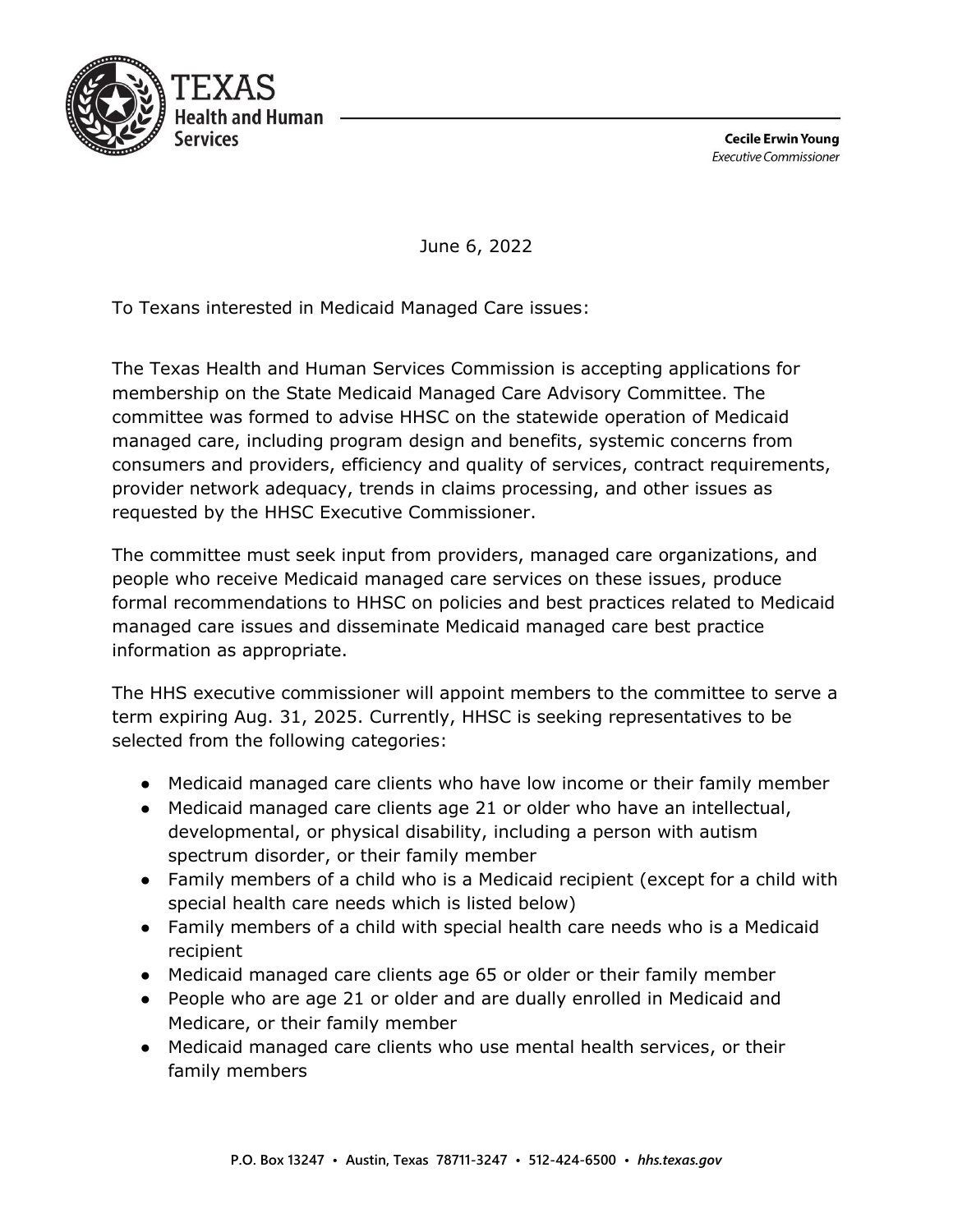June 6, 2022 Page 2

- Medicaid managed care clients who use non-emergency medical transportation services, or their family member
- Advocates representing Medicaid managed care clients who have low income
- Advocates representing Medicaid managed care clients age 21 or older with an intellectual, developmental, or physical disability, including a person with autism spectrum disorder
- Advocates representing children who are Medicaid managed care clients (except for a child with special health care needs which is listed below)
- Advocates representing children with special health care needs who are Medicaid managed care clients
- Advocates representing Medicaid managed care clients age 65 or older
- Advocates representing people age 21 or older who are dually enrolled in Medicaid and Medicare
- Advocates representing Medicaid managed care clients who use mental health services
- Advocates representing Medicaid managed care clients who use nonemergency medical transportation services

A committee member must regularly take part in committee meetings and may also have to take part in subcommittee meetings, projects and presentations. Committee meetings will be held in Austin about once every three months or at the call of the presiding officer. *To the extent permitted by the current state budget, a committee member who receives services from HHSC or is a family member of a client may be repaid for their travel expenses to and from meetings if money is available and in accordance with the HHSC Travel Policy. Other committee members aren't paid to attend or travel to and from committee meetings.* 

If you would like to apply to serve on the committee, please complete and return the attached application by **July 6**. It is preferred that you submit your application electronically, but you may submit the application by email, mail or fax. Here are the addresses:

> Email: HHS\_Appointments@hhs.texas.gov Subject: SMMCAC